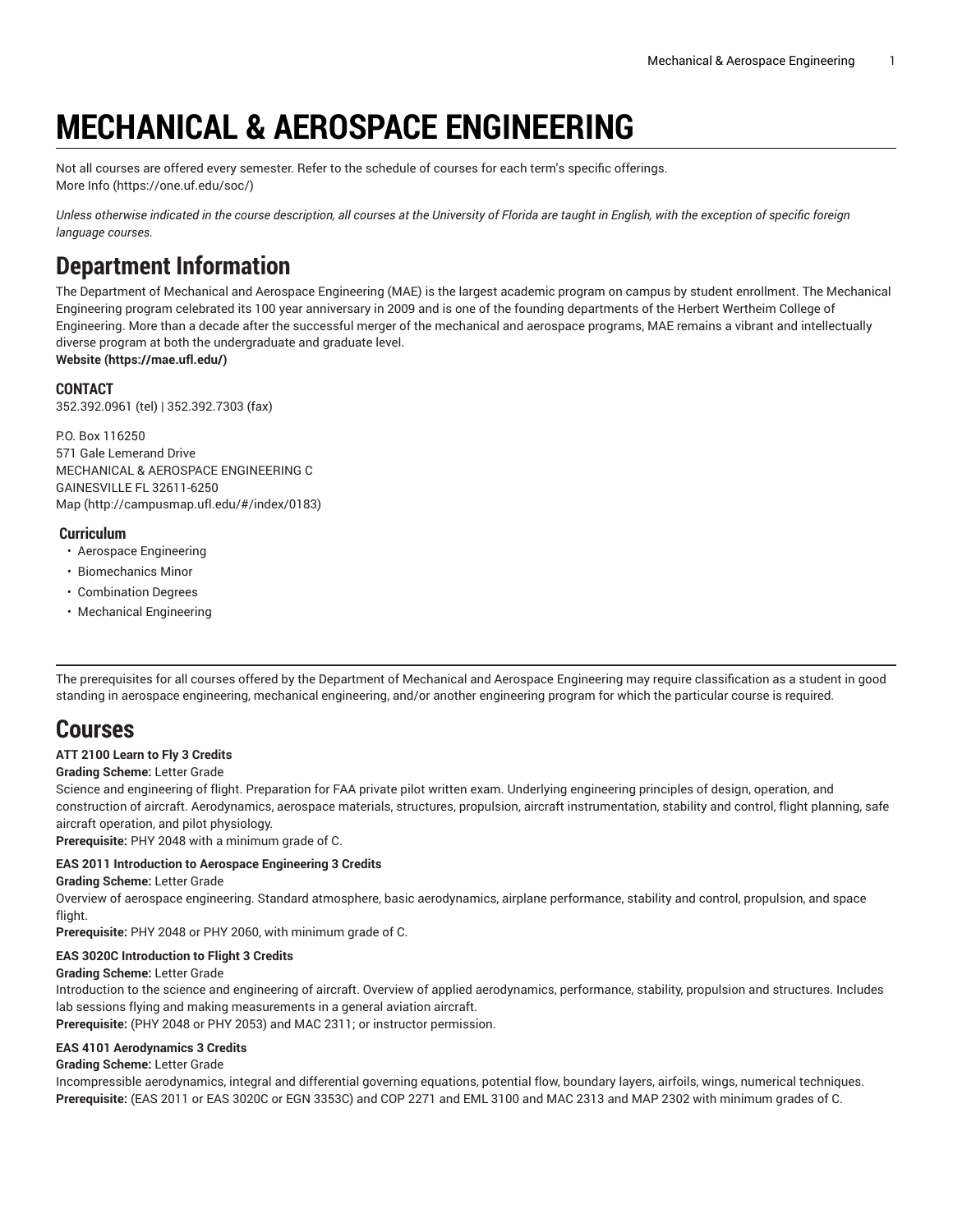## **EAS 4132 Compressible Flow 3 Credits**

#### **Grading Scheme:** Letter Grade

One-dimensional and quasi one-dimensional compressible fluid flows. Includes mach waves, normal shocks, oblique shocks, Prandtl-Meyer expansions, isentropic flow with area change, Fanno flow and Rayleigh flow. **Prerequisite:** EAS 4101 or EGN 3353C

## **EAS 4200 Aerospace Structures 3 Credits**

#### **Grading Scheme:** Letter Grade

Review of plane states of stress and strain. Includes analysis of thin-walled beams with open and closed section, unsymmetrical bending of wing sections, torsion of skin-stringer and multi-cell sections, flexural shear in open and closed sections, Shear Center and failure criteria. Also includes introduction to composite materials and demonstration of behavior of some simple structural elements.

**Prerequisite:** EGM 3520 with minimum grade of C.

#### **EAS 4240 Aerospace Composites 3 Credits**

#### **Grading Scheme:** Letter Grade

Various types and applications of structural composites used in flight structures. Also includes an introduction to analysis of structural composites. **Prerequisite:** EGM 3520 with minimum grade of C .

#### **EAS 4300 Aerospace Propulsion 3 Credits**

## **Grading Scheme:** Letter Grade

Basics of air-breathing and rocket engines used in flight systems. **Prerequisite:** EAS 4132.

#### **EAS 4400 Stability and Control of Aircraft 3 Credits**

#### **Grading Scheme:** Letter Grade

Static stability and control, equations of motion, stability derivatives, stability of longitudinal and lateral motion of aircraft. **Prerequisite:** EAS 4101 and EML 4312.

## **EAS 4412 Dynamics and Control of Space Vehicles 3 Credits**

#### **Grading Scheme:** Letter Grade

Review of aerospace applications in current guidance and control systems. Includes synthesis of open and closed loop guidance and control systems using classical and modern control theory.

**Prerequisite:** EGM 4313 or MAP 4305 or MAP 5304

#### **EAS 4510 Astrodynamics 3 Credits**

#### **Grading Scheme:** Letter Grade

Introduces the solar system. Includes study of two-body motion, Hohmann transfer, patched conics for interplanetary and lunar trajectories, and the restricted three-body problem. Also includes an introduction to powered flights and artificial satellite orbits. **Prerequisite:** EGM 3401 with minimum grade of C and (EGM 4313 or MAP 4305 or MAP 5304).

#### **EAS 4530 Space Systems Design 3 Credits**

#### **Grading Scheme:** Letter Grade

A discussion of the component systems of a spacecraft and a typical mission's requirements. The operation and character of different spacecraft hardware is presented as well as typical mission timelines from early conception to final operations. Topics include the space environment, guidance/ control/navigation systems, spacecraft sensors and actuators, propulsion systems, thermal systems, power systems, launch systems, communication systems, structural systems and mission operations. This course is useful to engineers, scientists, computer scientists and any profession that uses data.

**Prerequisite:** EAS 4510.

#### **EAS 4700 Aerospace Design 1 3 Credits**

#### **Grading Scheme:** Letter Grade

Applications of the principles of analysis and design to aerospace vehicles. Emphasizes astronautics. **Prerequisite:** EAS 4510 and EML 4312.

#### **EAS 4710 Aerospace Design 2 3 Credits**

## **Grading Scheme:** Letter Grade

Applications of the principles of analysis and design to aerospace vehicles. Emphasizes aeronautics. **Prerequisite:** EAS 4101 and EAS 4400.

#### **EAS 4810C Aerospace Sciences Lab and Design 3 Credits**

#### **Grading Scheme:** Letter Grade

Experimental investigations of aerospace engineering systems. Wind tunnel testing. Design project with experimental validation. **Prerequisite:** EAS 4101 and EAS 4132 and EML 3301C.

#### **EAS 4905 Individual Study in Aerospace Engineering 1-4 Credits**

**Grading Scheme:** Letter Grade

Selected problems or projects in the student's major field of engineering study. **Prerequisite:** department chair recommendation.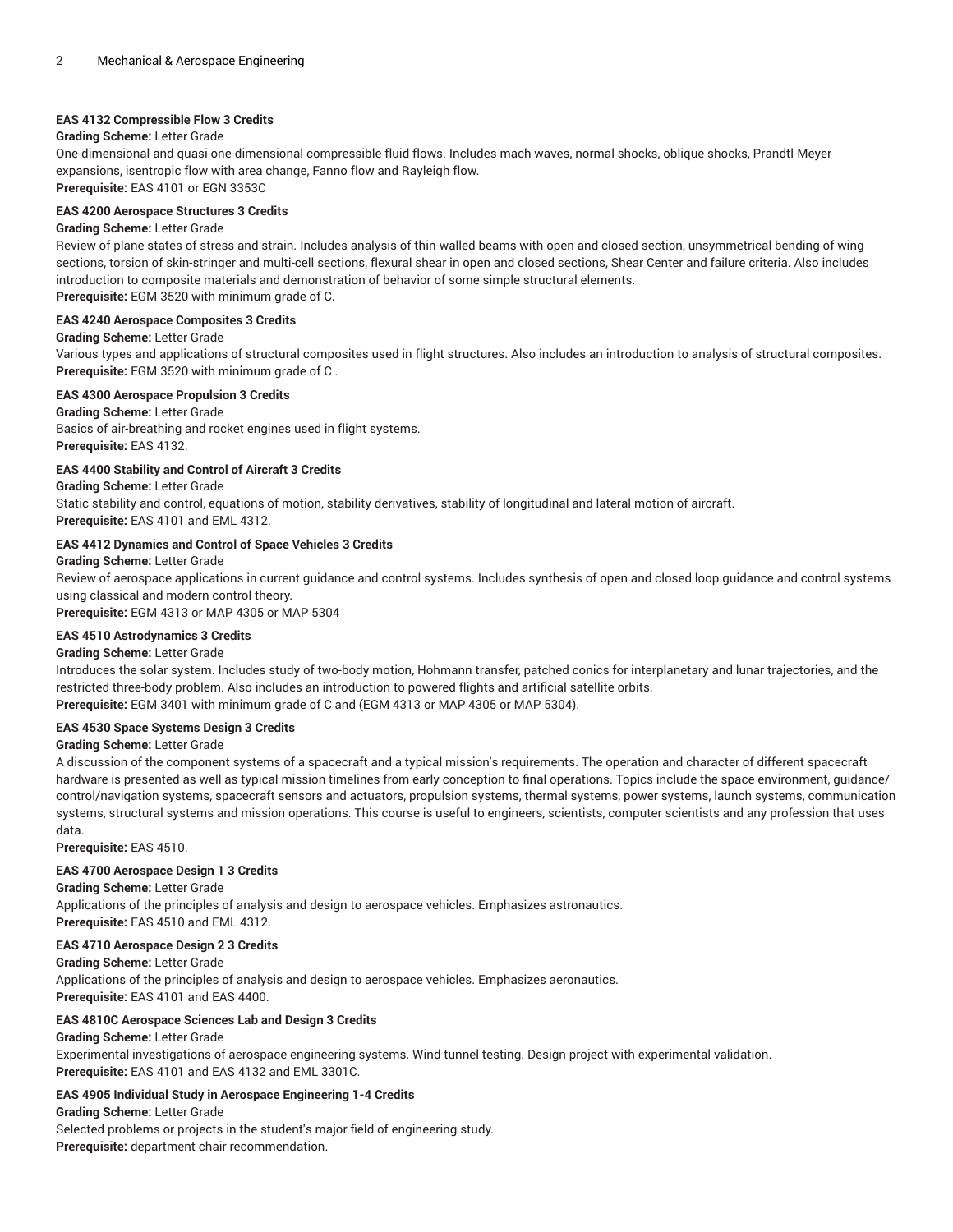#### **EAS 4912 Integrated Product and Process Design 1 3 Credits**

#### **Grading Scheme:** Letter Grade

The first of a two-course sequence in which multidisciplinary teams of engineering and business students partner with industry sponsors to design and build authentic products and processes-on time and within budget. Working closely with industry liaison engineers and a faculty coach, students gain practical experience in teamwork and communication, problem solving and engineering design, and develop leadership, management and people skills.

**Prerequisite:** EAS 4101 and EGM 3520 and EML 3301C.

#### **EAS 4913 Integrated Product and Process Design 2 3 Credits**

#### **Grading Scheme:** Letter Grade

The second part of the integrated design sequence in which multidisciplinary teams of engineering and business students partner with industry sponsors to design and build authentic products and processes-on time and within budget.

**Prerequisite:** EAS 4912.

#### **EAS 4939 Special Topics in Aerospace Engineering 1-4 Credits**

**Grading Scheme:** Letter Grade Special topics in aerospace engineering. **Prerequisite:** Engineering major of junior standing or higher.

#### **EAS 4949 Co-op Work Experience 1 Credit**

**Grading Scheme:** S/U Practical engineering work under industrial supervision, as set forth in the college regulations. **Prerequisite:** Engineering major of sophomore standing or higher.

#### **EGM 2511 Engineering Mechanics: Statics 3 Credits**

**Grading Scheme:** Letter Grade

Reduction of force systems, equilibrium of particles and rigid bodies, vector methods and their application to structures and mechanisms. **Prerequisite:** PHY 2048;

## **Corequisite:** MAC 2313.

#### **EGM 3344 Introduction to Numerical Methods of Engineering Analysis 3 Credits**

#### **Grading Scheme:** Letter Grade

Methods for numerical solution of mathematical problems with emphasis on engineering applications using MATLAB. Includes roots, optimization, linear algebraic equations, matrices, curve fitting, differentiation, integration and ordinary differential equations. **Prerequisite:** MAC 2313 and COP 2271; **Corequisite:** MAP 2302.

## **EGM 3401 Engineering Mechanics: Dynamics 3 Credits**

**Grading Scheme:** Letter Grade

Continues the dynamics sequence begun in EGM 3400 plus extended coverage of three-dimensional rigid-body dynamics and orbital motion. **Prerequisite:** EGM 2511 or EGM 2500, and MAC 2313.

## **EGM 3520 Mechanics of Materials 3 Credits**

#### **Grading Scheme:** Letter Grade

Stress and strain at a point, stress-strain-temperature relations and mechanical properties of materials. Systems subject to axial load, torsion and bending. Design concepts, indeterminate structures and applications.

**Prerequisite:** EGM 2511 and MAC 2313.

## **EGM 4590 Biodynamics 3 Credits**

## **Grading Scheme:** Letter Grade

Dynamic analysis of the human musculoskeletal system. Includes development of lumped mass, planar rigid body and 3-D rigid body models of human movement. Also includes calculation of internal forces in muscles and joints and analysis of muscle function using dynamics principles and musculoskeletal geometry.

**Prerequisite:** EGM 3400 or EGM 3401, or instructor permission.

#### **EGM 4592 Bio-Solid Mechanics 3 Credits**

#### **Grading Scheme:** Letter Grade

Introduction to solid and fluid mechanics of biological systems. Includes rheological behavior of materials subjected to static and dynamic loading, the mechanics of cardiovascular, pulmonary and renal systems, and the mathematical models and analytical techniques used in biosciences. **Prerequisite:** EGM 3520.

#### **EGM 4853 Bio-Fluid Mechanics and Bio-Heat Transfer 3 Credits**

## **Grading Scheme:** Letter Grade

A study of biothermal fluid sciences with an emphasis on the physiological processes occurring in human blood circulation and the underlying mechanisms from an engineering prospective. **Prerequisite:** EGN 3353C.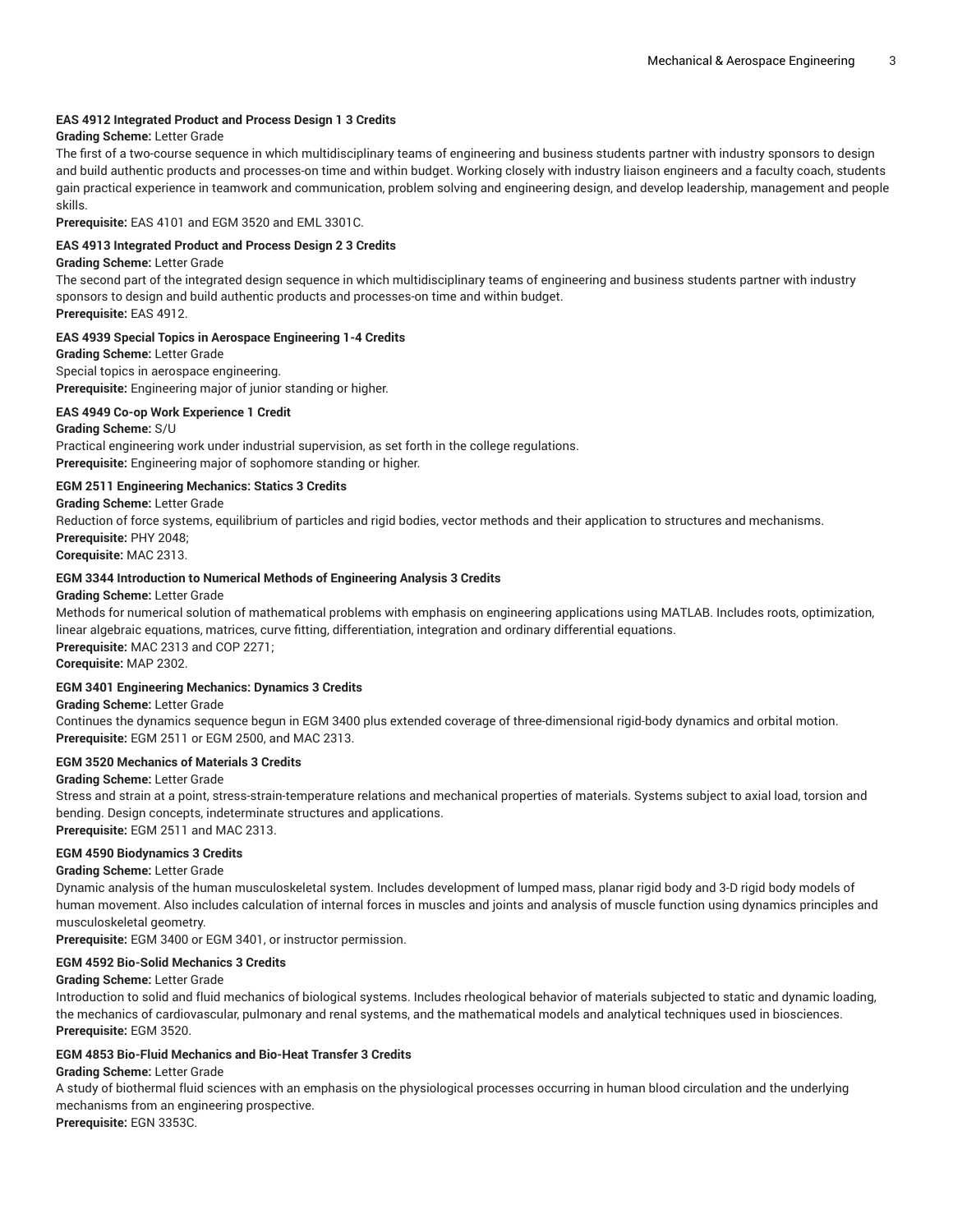## **EGN 3353C Fluid Mechanics 3 Credits**

## **Grading Scheme:** Letter Grade

Statics and dynamics of incompressible fluids. Application to viscous and inviscid flows. Dimensional analysis. Compressible flow. **Prerequisite:** MAC 2313 with a minimum grade of C and EGM 2511 and (EML 3100 or EML 3007 or BME 3060).

#### **EGN 4912 Engineering Directed Independent Research 0-3 Credits**

#### **Grading Scheme:** S/U

Provides firsthand, supervised research with a faculty advisor or postdoctoral or graduate student mentor. Projects may involve inquiry, design, investigation, scholarship, discovery or application. (S-U)

#### **EGS 1005 Prep for Success 1-4 Credits**

#### **Grading Scheme:** S/U

Freshman success course that includes academic preparation in calculus, chemistry, student success and technical communications. (S-U) **Prerequisite:** EG student.

## **EMA 4450 Li-ion Next Generation Batteries 3 Credits**

#### **Grading Scheme:** Letter Grade

Qualities and reactions that characterize Li-ion batteries and other electrochemical cells. Emphasis on mechanical properties. Li-ion and Sodium-ion batteries, fuel cells, capacitors, and hydrogen storage.

**Prerequisite:** EGM 3520 with a minimum grade of C and EMA 3010.

## **EML 2023 Computer Aided Graphics and Design 3 Credits**

**Grading Scheme:** Letter Grade

Sketching, descriptive geometry, computer graphics, computer aided drafting and design projects.

#### **EML 2322L Design and Manufacturing Laboratory 2 Credits**

#### **Grading Scheme:** Letter Grade

Study and application of design, problem formulation, conceptual design, prototype development. Study of common manufacturing processes. **Prerequisite:** EML 2023 and ENC 3246 and (Aerospace Engineering or Mechanical Engineering major).

## **EML 2920 Department and Professional Orientation 1 Credit**

#### **Grading Scheme:** Letter Grade

Principles of mechanical and aerospace engineering practice, professional standards, engineering ethics.

#### **EML 3005 Mechanical Engineering Design 1 3 Credits**

**Grading Scheme:** Letter Grade

Design process, kinematics, gear trains, and standard mechanical components.

**Prerequisite:** COP 2271 and EML 2322L and EGM 3520 with a minimum grade of C and EGM 3401 with a minimum grade of C.

#### **EML 3100 Thermodynamics 3 Credits**

#### **Grading Scheme:** Letter Grade

Application of the first and second laws of thermodynamics to closed and open systems and to cyclic heat engines. Includes the development of procedures for calculating the properties of multiphase and singlephase pure substances. **Prerequisite:** CHM 2045, MAC 2313 and PHY 2048.

#### **EML 3301C Mechanics of Materials Laboratory 3 Credits**

**Grading Scheme:** Letter Grade

Experimental characterization of the mechanical properties of engineering materials, precision instruments, computer-based data acquisition, statistical uncertainty analysis, preparation of engineering reports. (WR)

**Prerequisite:** EMA 3010 and (EGM 3520 with a minimum grade of C) and COP 2271 and (ENC 2210 or ENC 3254 or ENC 3246). **Attributes:** Satisfies 6000 Words of Writing Requirement

#### **EML 4140 Heat Transfer 3 Credits**

**Grading Scheme:** Letter Grade

Steady state and transient analysis of conduction and radiation heat transfer in stationary media. Also discusses heat transfer in fluid systems, including forced and free convection.

**Prerequisite:** MAP 2302 with minimum grade of C and (EAS 4101 or EGN 3353C).

#### **EML 4147C Thermal Sciences Design and Laboratory 3 Credits**

#### **Grading Scheme:** Letter Grade

Thermodynamics, fluid mechanics, and heat transfer integrated with design and laboratory. **Prerequisite:** EML 3100 with a minimum grade of C and EML 3301C and EML 4140.

#### **EML 4220 Vibrations 3 Credits**

#### **Grading Scheme:** Letter Grade

Single and multiple degree of freedom systems, including application to mechanical systems with problems employing computer techniques. **Prerequisite:** EGM 3344 and EGM 3401 and EGM 3520 and MAP 2302 with minimum grades of C.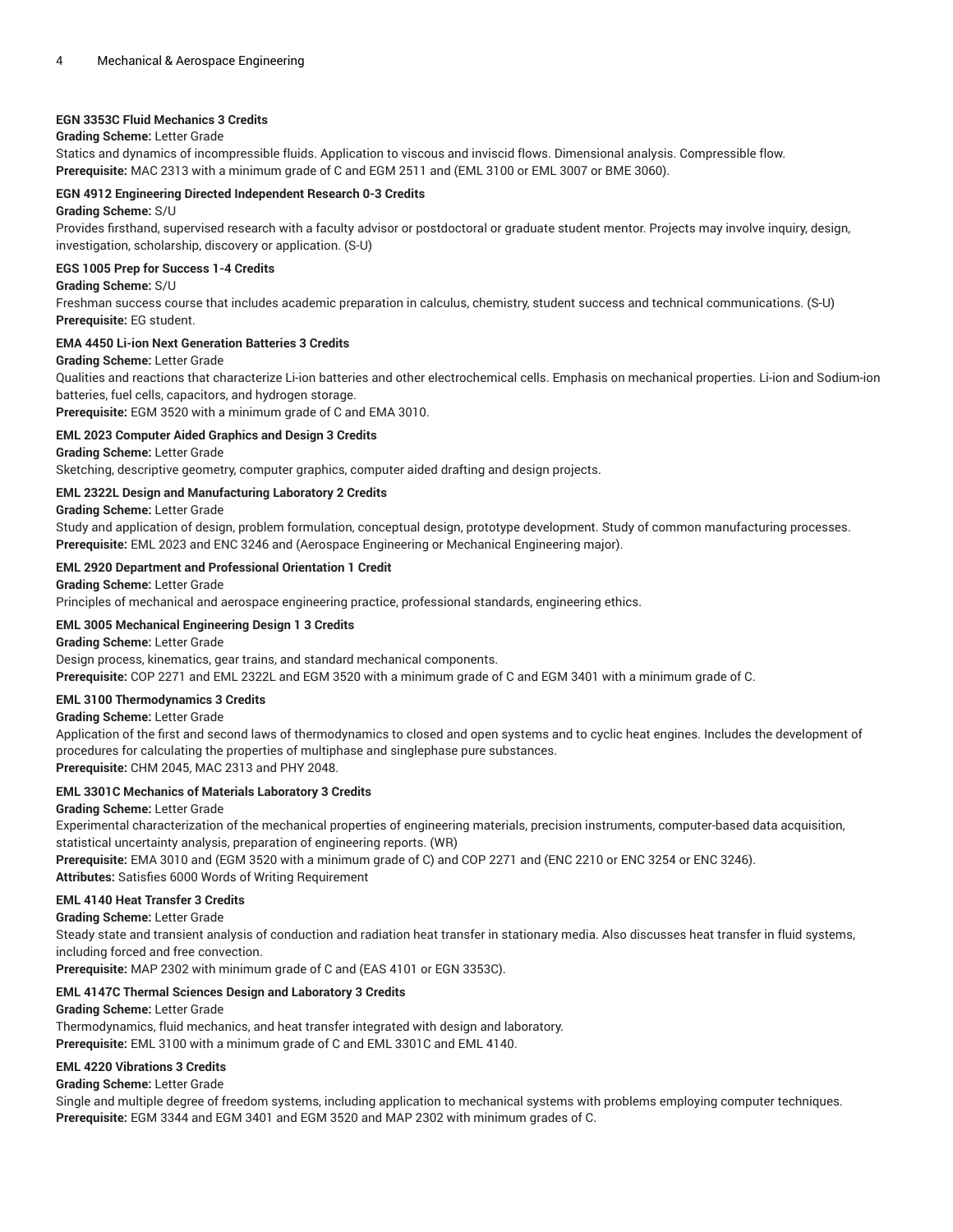#### **EML 4304C Thermo/Fluid Design and Laboratory 3 Credits**

## **Grading Scheme:** Letter Grade

Design and laboratories for turbomachinery, compressible flow, chemical reactions, and thermodynamic cycles. **Prerequisite:** EGN 3353C and EML 3100 and EML 3301C.

#### **EML 4312 Control of Mechanical Engineering Systems 3 Credits**

## **Grading Scheme:** Letter Grade

Theory, analysis and design of control systems, including mechanical, electromechanical, hydraulic, pneumatic, and thermal components and systems.

**Prerequisite:** EGM 3401 and EGM 3344 and MAP 2302 with minimum grades of C.

#### **EML 4314C Dynamics and Controls System Design Laboratory 3 Credits**

#### **Grading Scheme:** Letter Grade

Experiments on dynamic systems in mechanical and aerospace engineering and design of relevant control systems. **Prerequisite:** EML 3301C and EML 4312.

#### **EML 4321 Manufacturing Engineering 3 Credits**

#### **Grading Scheme:** Letter Grade

Traditional and nontraditional manufacturing processes and equipment. Application of engineering analysis tools to manufacturing. **Prerequisite:** EMA 3010 and EML 2322L and EML 3005.

#### **EML 4410 Combustion Engineering 3 Credits**

#### **Grading Scheme:** Letter Grade

Fundamentals of combustion processes and systems; including thermochemistry, rates and mechanisms, pollutant analysis, premixed and diffusion flames and applications to engines and turbomachinery.

**Prerequisite:** EML 3100.

#### **EML 4450 Energy Conversion 3 Credits**

**Grading Scheme:** Letter Grade

Thermomechanical and thermoelectric energy conversion, conventional and unconventional techniques and analysis of energy systems interactions.

#### **EML 4500C Reengineering Historic Machinery 3 Credits**

#### **Grading Scheme:** Letter Grade

Studies historic commercial machine or vehicle, including theory of operation, embedded engineering principles, and design. Reengineering and design of enhancements. Laboratory includes disassembly, observation of characteristics and conditions, implementation of enhancements, and rebuilding. **Prerequisite:** EML 2322L and EML 3005 and EML 3100 with minimum grades of C.

#### **EML 4501 Mechanical Engineering Design 2 3 Credits**

#### **Grading Scheme:** Letter Grade

Integrated design and presentation of a mechanical system. **Prerequisite:** EGN 3353C and EML 2322L and EML 3005 and (EGM 3401 with a minimum grade of C).

## **EML 4502 Mechanical Engineering Design 3 3 Credits**

**Grading Scheme:** Letter Grade

Design and realization of a mechanical engineering system, component, or process subject to appropriate standards and constraints. Team Project. **Prerequisite:** EML 4501;

**Corequisite:** EML 4321.

#### **EML 4507 Finite Element Analysis and Design 3 Credits**

**Grading Scheme:** Letter Grade

Stress-strain analysis and design of machine elements and finite element analysis. **Prerequisite:** EGM 3344 and EGM 3520 and MAP 2302 with minimum grades of C.

#### **EML 4600 Refrigeration and Air Conditioning Fundamentals 3 Credits**

**Grading Scheme:** Letter Grade

Fundamentals of refrigeration theory, vapor compression and absorption, refrigeration components and systems, psychrometric theory, analysis of cooling and dehumidifying coils.

**Prerequisite:** EML 3100.

#### **EML 4601 Heating and Air Conditioning System Design 3 Credits**

#### **Grading Scheme:** Letter Grade

Heating and air conditioning systems: equipment selection, system arrangement, load calculations, advanced psychrometrics, duct and piping system design, air distribution system design and indoor air quality. **Prerequisite:** EML 3100.